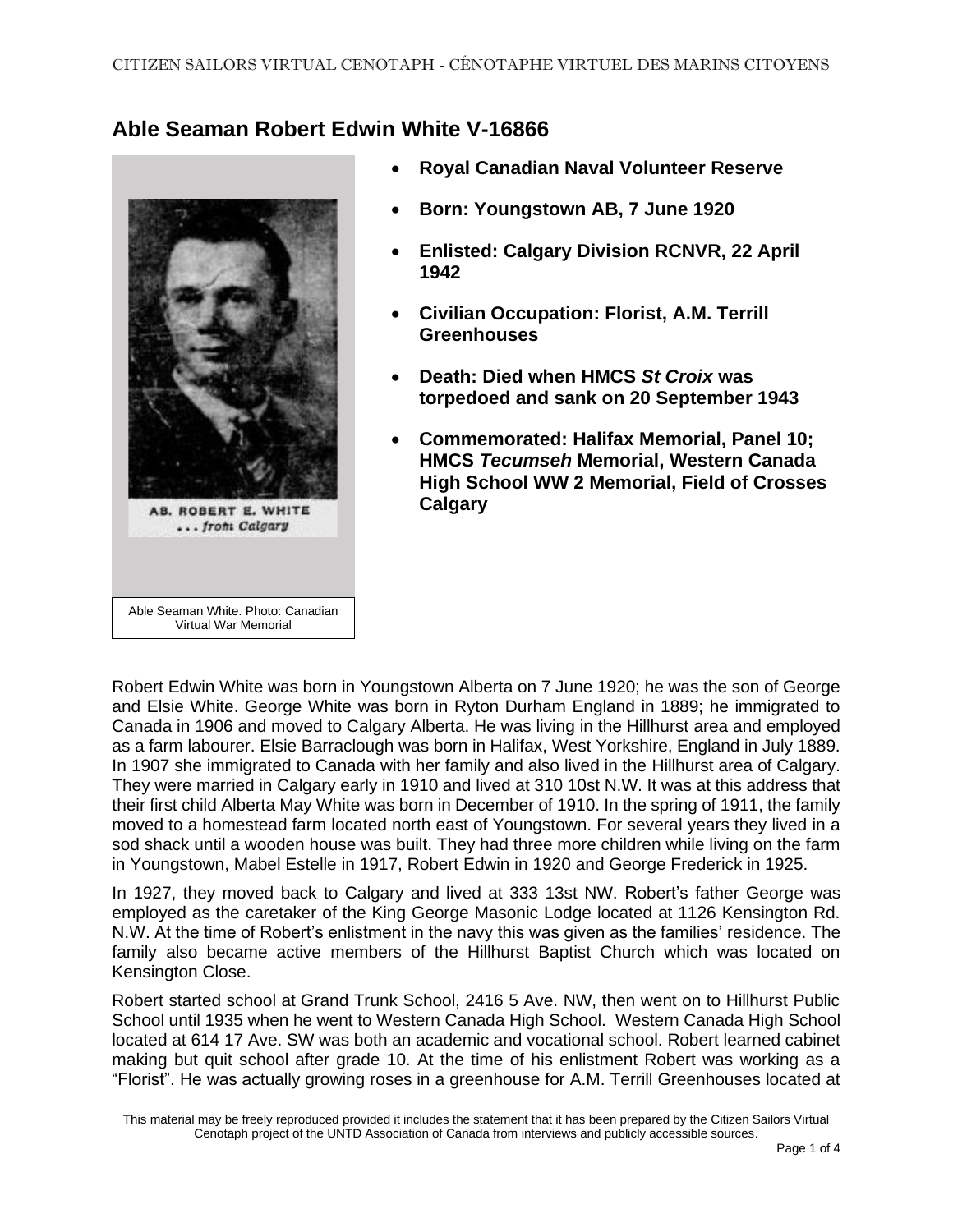604 1<sup>st</sup> West; he had been doing this job for 3 years. On his enlistment application he stated that he planned to become a farmer after his service.

Robert had enlisted with the Royal Canadian Army Service Corps (RCASC) at Sarcee Training Base Calgary on 15 August 1940. He was discharged upon his enlistment in The Royal Canadian Naval Volunteer Reserve (RCNVR).

Robert enlisted in the RCNVR at HMCS *Tecumseh* in Calgary on 22 April 1942. His medical documents show him to be 5'7" tall, 134 pounds with brown hair and hazel eyes. He listed his religion as Baptist. He enlisted for the length of the hostilities. He was on divisional strength until 8 July 1942 when he was put on active duty. He received basic training at *Tecumseh* until 8 September 1942 when he was dispatched to the west coast for training at HMCS *Naden. Naden* was the training shore base at Esquimalt; here he took courses in Radar operation. On 9 December 1942 he was dispatched to HMCS *Canso,* a Bangor-class minesweeper that was engaged on the "Western Patrol". *Canso's* specific duty was to patrol the west coast of Vancouver Island as far north as the Queen Charlotte Strait. They checked all inlets and sounds for enemy activity.

Robert served aboard HMCS *Canso* for 140 days and was then dispatched to the east coast of Canada on 28 April 1943. He was assigned more training at HMCS *Stadacona* and then at HMCS *Cornwallis.* These were shore-based training facilities in Halifax. Some of this training was in leadership and he passed his first required course to become a Petty Officer. He was rated as an Able Seaman on 8 July 1943. On 28 July 1943 he was dispatched to HMCS *St. Croix.* 

HMCS *St. Croix* was a Town-class destroyer that had been acquired from the United States Navy. *St. Croix* had been active on the Newfoundland-Londonderry (known as Newfy-Derry) convoy escorts run since the early part of 1941. These were convoys that the Royal Canadian Navy would escort from St. John's Newfoundland to Iceland where the Royal Navy would take over and escort to Londonderry Ireland. By the time that Able Seaman Robert White joined the crew this had been renamed the Mid-Ocean-Escort-Group and they were escorting merchant ships all the way to Londonderry, Ireland.

HMCS *St. Croix* had been very successful as an escort ship and had participated in the sinking of 2 U-Boats. The allies were beginning to get the upper hand in the Battle of The Atlantic, but in 1943 the German navy had equipped some of its submarines with acoustic torpedoes. These torpedoes could be launched from a distance of 5000 meters at a speed of 24 knots (44km/hr) and were guided by an acoustic homing device that homed in on the noise of a ship's propeller. The allies named these GNATS (German Naval Acoustic Torpedoes).

On 16 September 1943, *St. Croix* and 2 Royal Navy ships, the frigate HMS *Itchen* and the corvette HMS *Polyanthus* were dispatched north from their position in the Bay of Biscay to assist a very large convoy that was headed west. It was actually a combined convoy of ON 202 and ONS 18 and was at the mercy of several German submarines (U boats).

On 20 September 1943 HMCS *St. Croix* was the first vessel to be hit. At 2150 a GNAT struck near the stern, quickly followed by a second torpedo. The ship did not sink immediately, and the crew prepared to abandon ship. Less than an hour later a third GNAT fired by U-*305* hit the *St. Croix* and she sank within 3 minutes. Both British ships fell back to attempt rescue operations*. Itchen* looked for survivors while *Polyanthus* hunted for the U boats. The rescue attempt was aborted when the *Polyanthus* was also sunk. HMS *Itchen* was forced to leave the area and was not able to return until later the next day when they were successful in picking up 1 survivor from HMS *Polyanthus* and 81 survivors of HMCS *St. Croix.* The survivors had been in the water for 13 hours by this time. Unfortunately, a day later at 0200 on 23 September 1943 a GNAT fired by U-

This material may be freely reproduced provided it includes the statement that it has been prepared by the Citizen Sailors Virtual Cenotaph project of the UNTD Association of Canada from interviews and publicly accessible sources.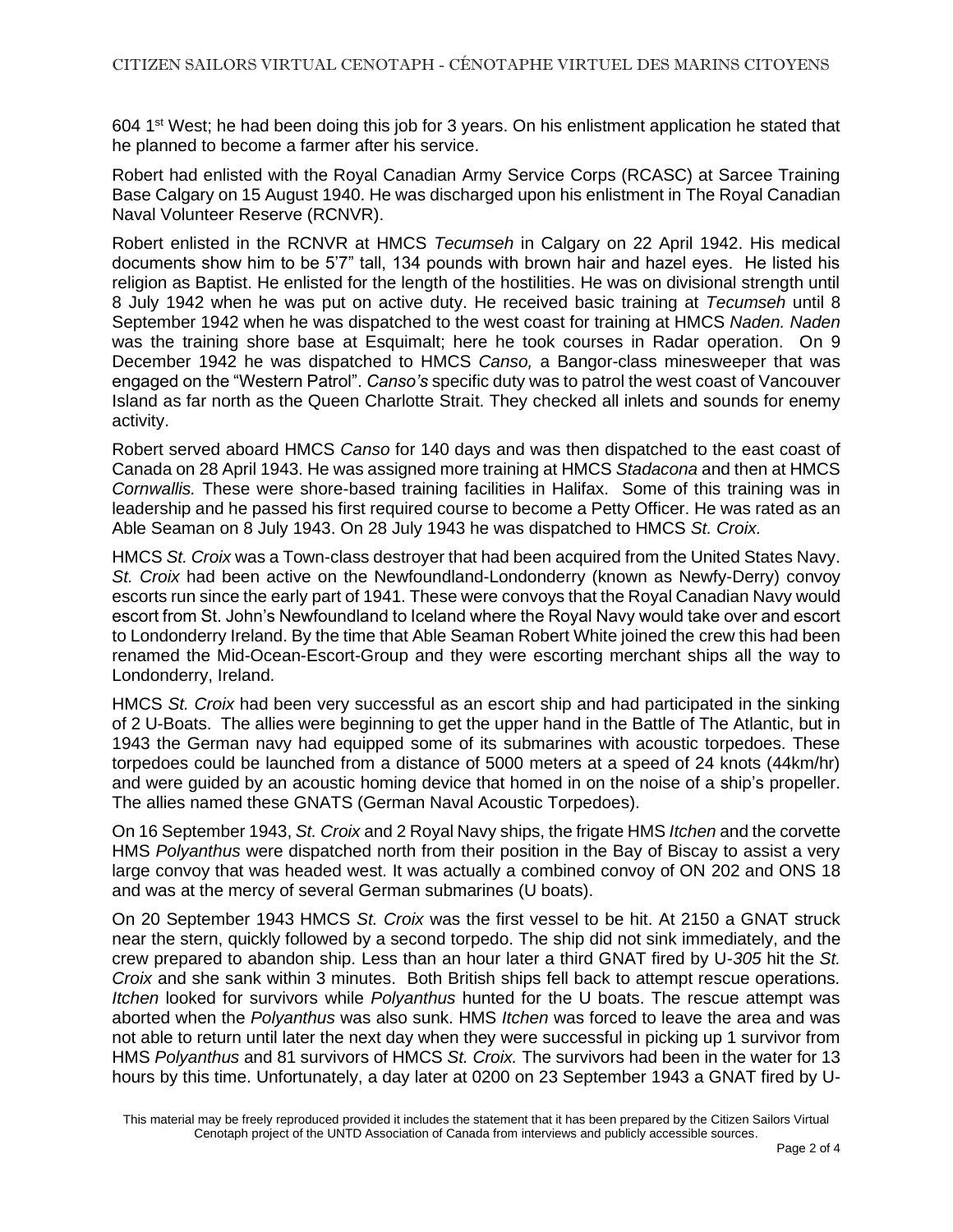*666* sank the HMS *Itchen*. There were only 3 survivors from this attack, 2 from *Itchen* and a lone survivor of HMCS *St. Croix*.

HMS *Polyanthus* lost 86 men, HMS *Itchen* lost 230 men and HMCS *St. Croix* lost 146 Canadian sailors*.* Five of the lost sailors were men that had enlisted at HMCS *Tecumseh* in Calgary*.* The lone survivor was also from *Tecumseh*, Petty Officer William Fisher from Turner Valley, AB.

For his service Able Seaman Robert Edwin White was awarded the 1939-45 Star, the Atlantic Star, the Canadian Volunteer Service Medal with Clasp and the War Medal. He was 23 years old at the time of his death.

Able Seaman White is remembered on the Halifax Memorial Panel 9, Second World War Book of Remembrance page 226, HMCS *Tecumseh* Memorial Plaque, Western Canada High School WWII Memorial and The Field of Crosses in Calgary.

## **Prepared By:**

Prepared by: Ross Anderson 3 years' service RCNR and Citizen Sailors Virtual Cenotaph Research Team



- Commonwealth War Graves Commission Database profile for Robert Edwin **White**
- Naval Museum of Manitoba/Battle of the Atlantic/HMCS St. Croix
- Library and Archives Canada-Service file for Able Seaman Robert White
- www.legacy.com/obituary/Alberta Mcilveen
- Calgary Herald 1 October 1943 page 24
- Lest We Forget/Casualty List sinking of HMCS St. Croix
- Trident Navy Newspaper 11 March 2022
- http://www.forposterityssake.ca/Navy/HMCS St. Croix